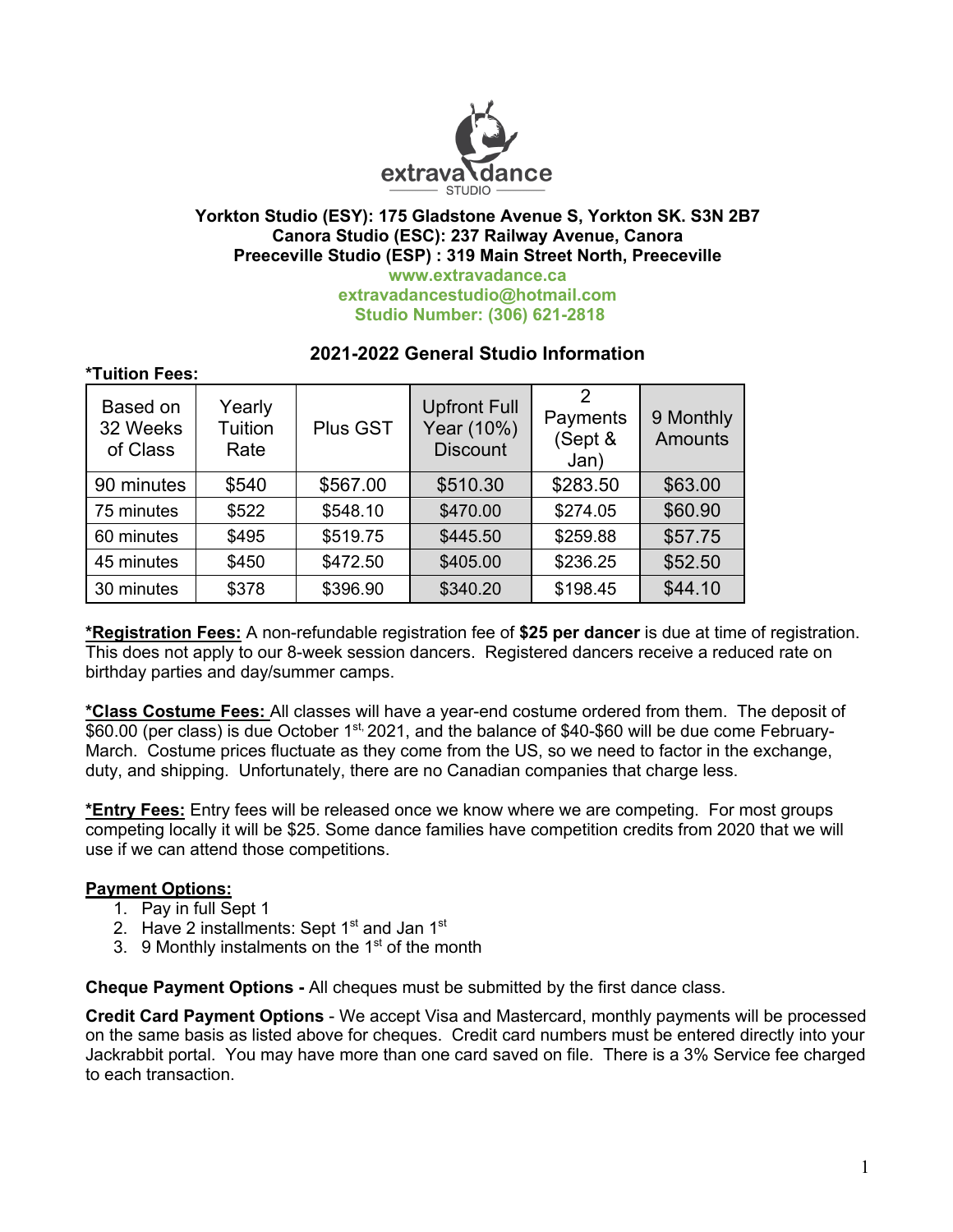**Cash Payment or E-transfer Options -** If you are paying cash or making e-transfers please do so on the  $1<sup>st</sup>$  of each month or contact Jodi to arrange otherwise.

## **Discounts:**

**\*NEW Tuition Discount** – Pay your tuition in full and receive a 10% Discount! This is non-refundable unless you are moving or have an injury with a doctor's note.

**\*NEW Core Class Discount** – Take 3 or more classes and add your Core class for 50% OFF!

## **Refund Policy***:*

Dancers can withdraw from a class before Thanksgiving *without* being responsible for the full tuition fee amount. Dance is a 9-month commitment, not a month to month one. If you cannot commit to that then please enquire about our 8-week programs.

Please understand that if you choose to withdraw from a class at any time after that the program will still need to be paid out in full. Failure to comply will result in possible additional late fees, removal from other classes, and even small claims court if necessary.

Our program doesn't have a month-to-month attendance option.

## **Late Fees:**

\*Any accounts not up to date within 30 days will be charged a 5% Late fee on any outstanding amounts monthly.

\*Any dance accounts with balances not being paid after 60 days will result in the dancer/dancers being unable to attend class until the account is cleared.

\*There will be a \$25 fee on all NSF cheques

## **\*NEW Private Lessons:**

Private lessons can be requested and will be available pending teacher availability.

The rate is \$70/hour.

Please contact the office if you are interested.

#### **\*NEW Duplicate Class Discount**

For any of our dancers wanting to take a duplicate class at a  $2<sup>nd</sup>$  location you can do so for only \$20/month.

For example; Senior Ballet in Canora and Yorkton. The first class would be regular price and the 2<sup>nd</sup> would be \$20, you still would have double the costume and entry fee costs.

# **Registration Process**

- Visit our website **www.extravadance.ca** and the ONLINE REGISTRATION link to fill out the form and submit online.

- All existing dance families already have their Jackrabbit account and can register with the same login information.

- Any new dance families will set up your login information when you sign up with your email.

- We ask that ALL families have an email address linked to their account as it is how we send all of our information out.

- You will be contacted by email regarding payment and to complete the registration process.

**\*NEW** All dance families **(new and old)** must have an active credit card on file through our Jackrabbit portal.

# **What is your Parent Portal?**

This is **your** online account and database; it is called Jackrabbit Dance. This is how we track all your classes, fees, and payments. It can be accessed directly from our website, and it should be checked monthly for updates. All of our monthly newsletters can also be found in here.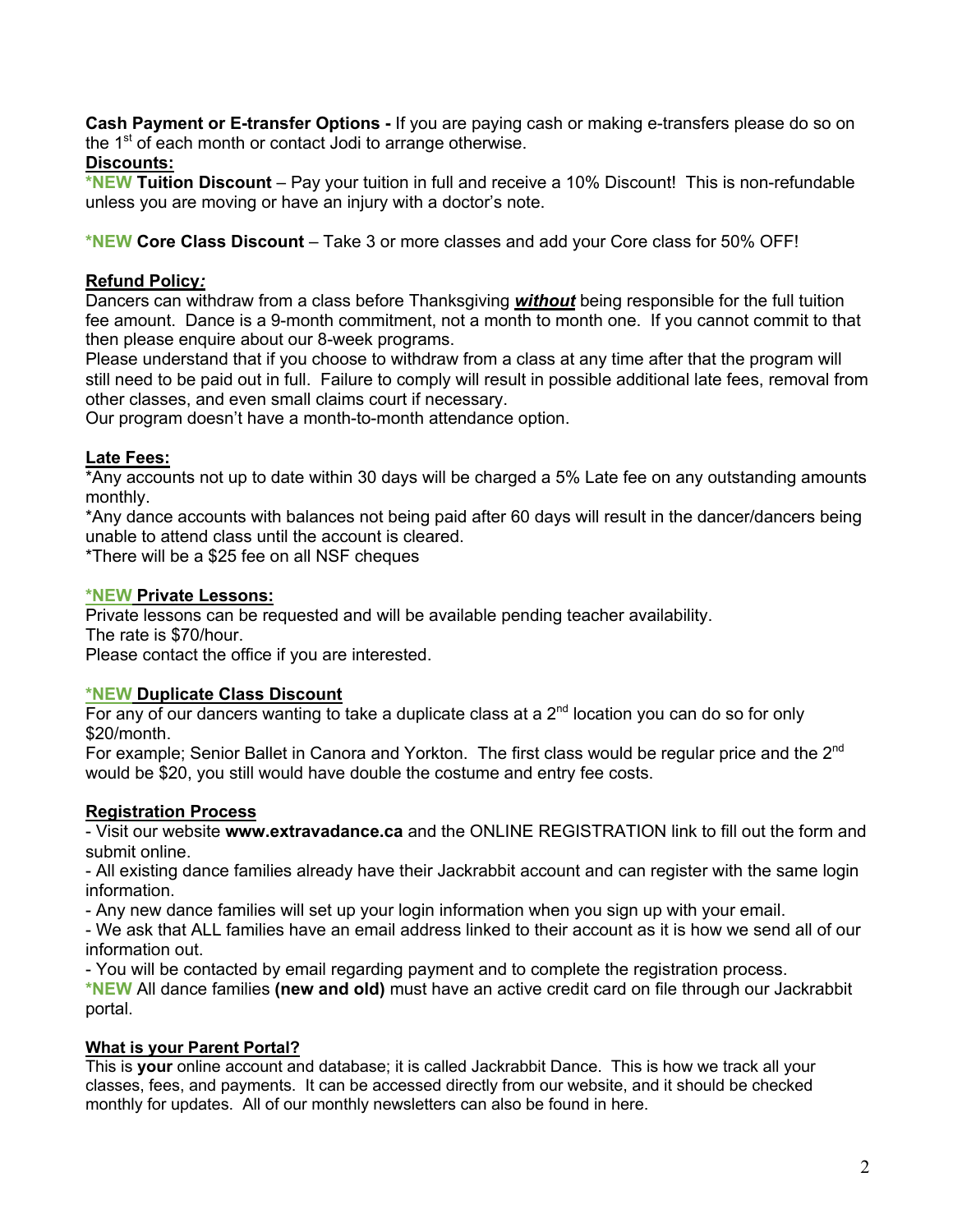# **Holidays Observed (No Classes)**

Thanksgiving: Monday, Oct. 11<sup>th</sup> Remembrance Day: November 11<sup>th</sup> Christmas Break: Monday, Dec  $20<sup>th</sup>$  to Sunday, Jan  $2<sup>nd</sup>$ February Break: Monday, Feb 21<sup>st</sup> to Sunday, Feb 27<sup>th</sup> Easter Break: Friday, April 15<sup>th</sup> to Thursday, April 22<sup>nd</sup> (there may be extra classes held for competition classes) Canora and Preeceville Recital Weekend: May 7-8, 2022 Yorkton Recital Weekend: May 13-15, 2022

## **Physical Limitations and Injuries:**

The instructor must be notified before class about any injury or limitation your child might have. This is extremely important to ensure safe training at the studio.

#### **Monthly Newsletters and Updates:**

We send out a monthly newsletter via email every month. This is the most efficient way for us to communicate with you about what is happening in the studio. Please read it to update yourself on what is happening at the studio.

## **Attendance:**

Classes should be attended regularly as every class missed will put the student behind the others. There will be no refund if classes are missed. Please call, text, or email the studio if you know that your child will be absent from his or her dance class.

#### **Zoom Classes:**

We will continue to utilize zoom as an option for dancers who are sick or showing symptoms that should not attend class.

Zoom is not intended for use of not wanting to commute to class, please respect this and how difficult it is for students and teachers to have class this way.

# **Spirit Weeks:**

We LOVE spirit days at the studio and have one almost every month, stay tuned for the dates on these.

#### **Snow Days:**

Since we have multiple teachers in different locations and access to Zoom classes now, we rarely will have a snow day. With that being said, we want everyone to be safe and if classes need to be cancelled to get an instructor and dancers home safe then we will do that.

#### **Year–End Recital:**

**All students** will participate in the Year End Recital during one weekend of May. We will be planning for a recital again at whatever capacity it can be. Recital weekend is usually held at the Sacred Heart Theatre in Yorkton. More information on this will be available throughout the year.

#### **Dance Exams:**

We proudly offer ADAPT Tap and Jazz Exams as well as Acrobatic Arts exams. We feel they are beneficial to students to track their own individual progress at an international based level. This also helps dancers push themselves to reach a goal and get individual feedback on it as well. The syllabus work is taught in class throughout the beginning of the year. Students wishing to participate in exams may need some extra classes to prepare outside of their regular class. There is an additional fee for exams, this information will be sent home in late September with dancers. Exams will happen late November, early December.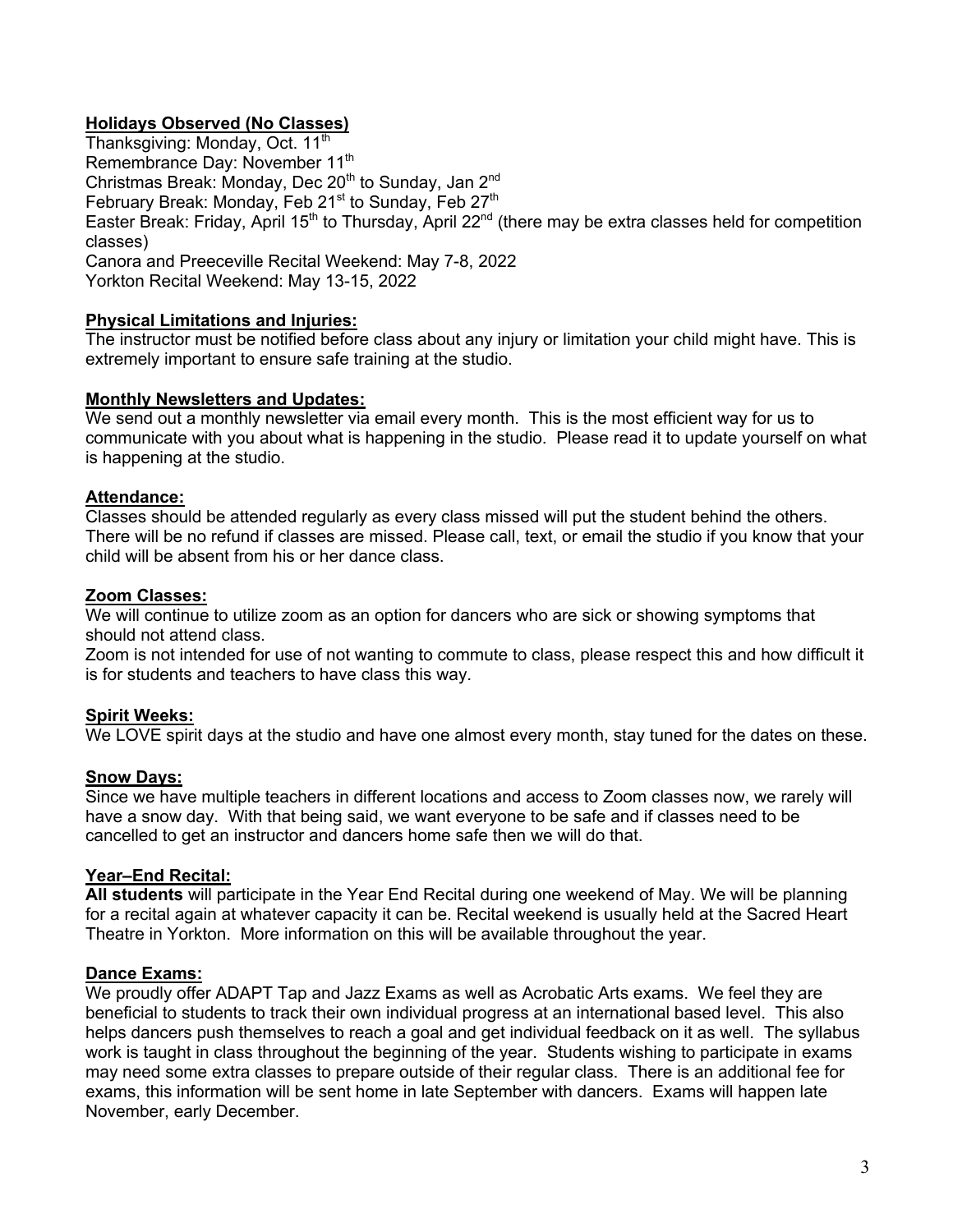#### **Dropbox Account:**

Our studio has a Dropbox account as a reference place for all the information throughout the year. Once we start their recital dances, we also have special folders for each teacher and class where you can access their dances and music so they can practice outside of class time. The login information will be sent in the fall.

#### **Dance Apparel:**

We are lucky to have our own in-house dancewear store located inside of the Yorkton studio. We carry all the necessary tights, bodysuits, shoes and more that the students would need! Stay tuned for our Annual Fall Dancewear Sale, and NEW this year, Extravadance Families will get their own private shopping day before it is open to the public.

You can now shop online with us as well at **www.extravadancewear.ca**

#### **Choreography:**

**Groups -** Group dances will start to be choreographed in class after Christmas. January and the beginning of February is probably the most important time for dancers to make sure they are in class.

**Solos & Duets-** To be eligible for these you must be on the competition team, please see these details on the next page.

Students may request dances they would like to compete with, there will be an evaluation done of each student and the teachers will collectively decide which, if any will suite the dancer.

Choreography will be done throughout the year, due to the lack of studio and teacher time available during evenings and weekends we will be having some rehearsals during the school day.

#### **Fees-**

New Solo \$250 - Repeat Solo \$130 New Duet \$125 (per dancer) – Repeat Duet \$65 (per dancer) New Trio \$85 (per dancer) – Repeat Trio \$45 (per dancer)

**\*NEW Production-** This is a competition team class that is open to any competition team students from any studio. This class is not available to students who are in hip hop only. It will perform at all 3 recitals. There will be main characters that will have to be auditioned for, everyone else will play one of our other mass character roles.

There will be a combination of many different styles of dances.

Classes will be scheduled weekly (like a regular class) and will be held on Fridays. There may be a chance that you do not have to come certain weeks if we are working on a section of the dance that you are not involved in.

Carpooling would definitely be a great idea to arrange for our out of town families.

Tuition will be \$250 for the class and choreography fee for the year, though the costume fee will be a little higher than a normal class.

#### **Questions and Concerns : Parent/Teacher Contact and Conversations:**

All of our instructors are educated and experienced in teaching dance to children. However, we also know that nobody knows a child better than his/her parent or guardian. If at any time any questions arise, please do not hesitate to contact the office. If any concerns pertain to another teacher this needs to be directed through our owner Kristin, she then will coordinate a time for discussion.

We kindly ask that any parents having questions for our teachers reach out to the office to have them relayed to the appropriate teacher. We ask that you do not interrupt the teachers during teaching hours or in between class so that the instructor may give you their full attention, without taking away you're your or another child's class.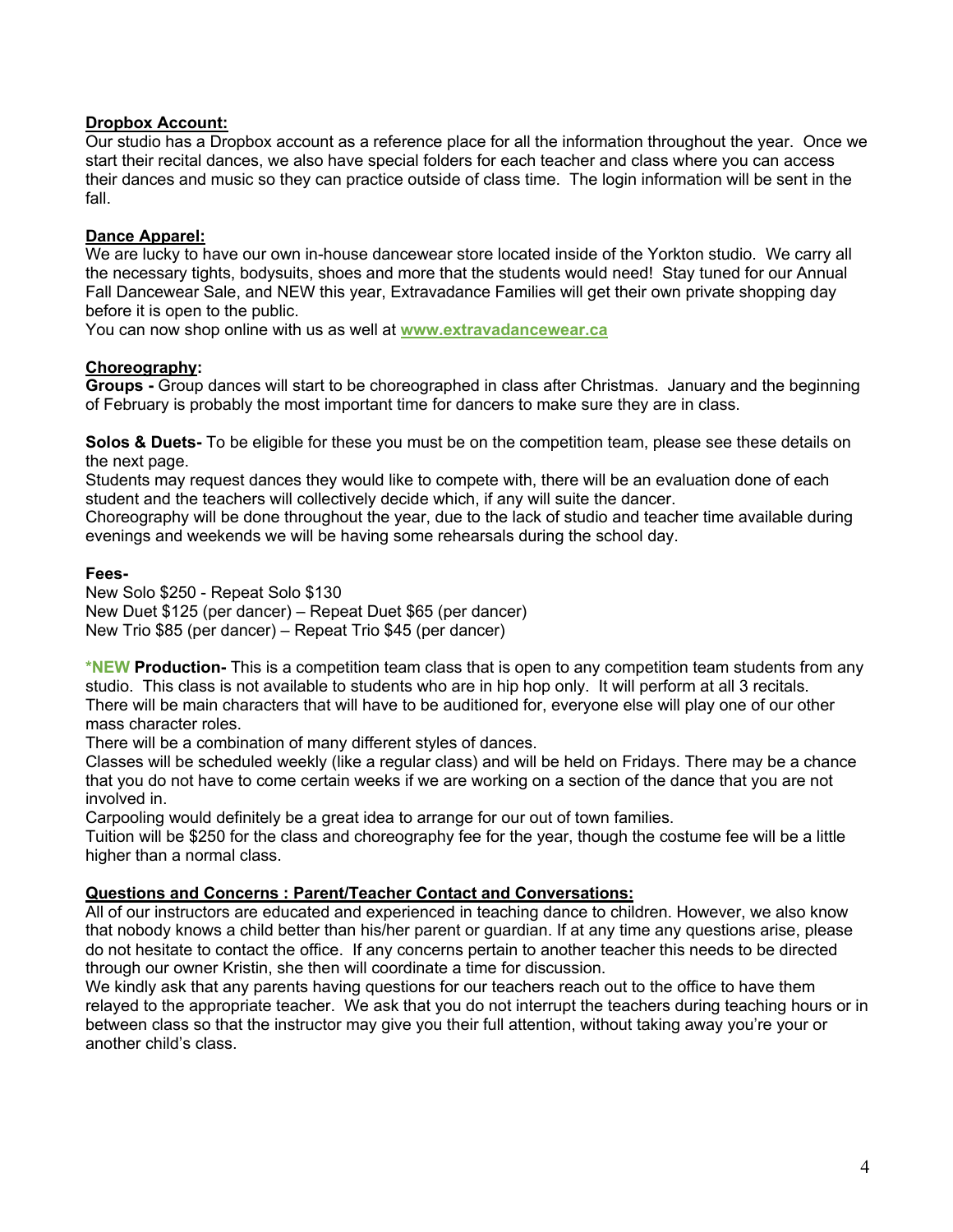## **The 3 Different Teams at Extravadance:**

All classes will fall under one of our teams, this information will help clarify what is expected of each class from the start of the year. This is to help you make an informed decision up front of which team you want to be on, and which class best suits your needs.

## **Extravadance Studio -** *Studio Team* **Details - (S)**

- All of these classes will participate in the year end recital in May
- None of these classes are competitive
- All classes will have a recital costume ordered for them (extra fee up to \$100)
- All classes follow the schedule that will be set out for the year

#### **Extravadance Studio -** *Dance Team* **Details – (D)**

- All of these classes will participate in the year end recital in May
- All of these classes will attend the local Yorkton competition or the closest one
- All classes will have a recital costume ordered for them (extra fee of up to \$100)
- Estimated entry fees are \$25 per dance class.
- Attendance for class (regular and anything extra scheduled) the week of competition is mandatory.
- All classes follow the schedule that will be set out for the year
- Dancers must have studio make up kit (additional cost)

#### **Extravadance Studio -** *Competition Team* **Details – (C)**

- All of these classes will participate in the year end recital in May
- All of these classes will attend 3 competitions.
- All classes will have a recital costume ordered for them (extra fee)
- Entry fees are extra
- **Ballet class is mandatory for all dancers wanting to take any other classes with the exception of hip hop.**
- **If you are wanting to be eligible to participate in solos, duets, trios you will need to enroll in the Core class, the exception for this is Hip Hop**
- Attendance for class (regular and anything extra scheduled) the week of competition is mandatory.
- All classes follow the schedule that will be set out for the year
- Travel fees to competitions are extra
- Dancers must have studio make up kit (additional cost)
- All competition team dancers must sign the competition team contract which you will be emailed once you sign up for classes
- It is expected you will attend all 3 competitions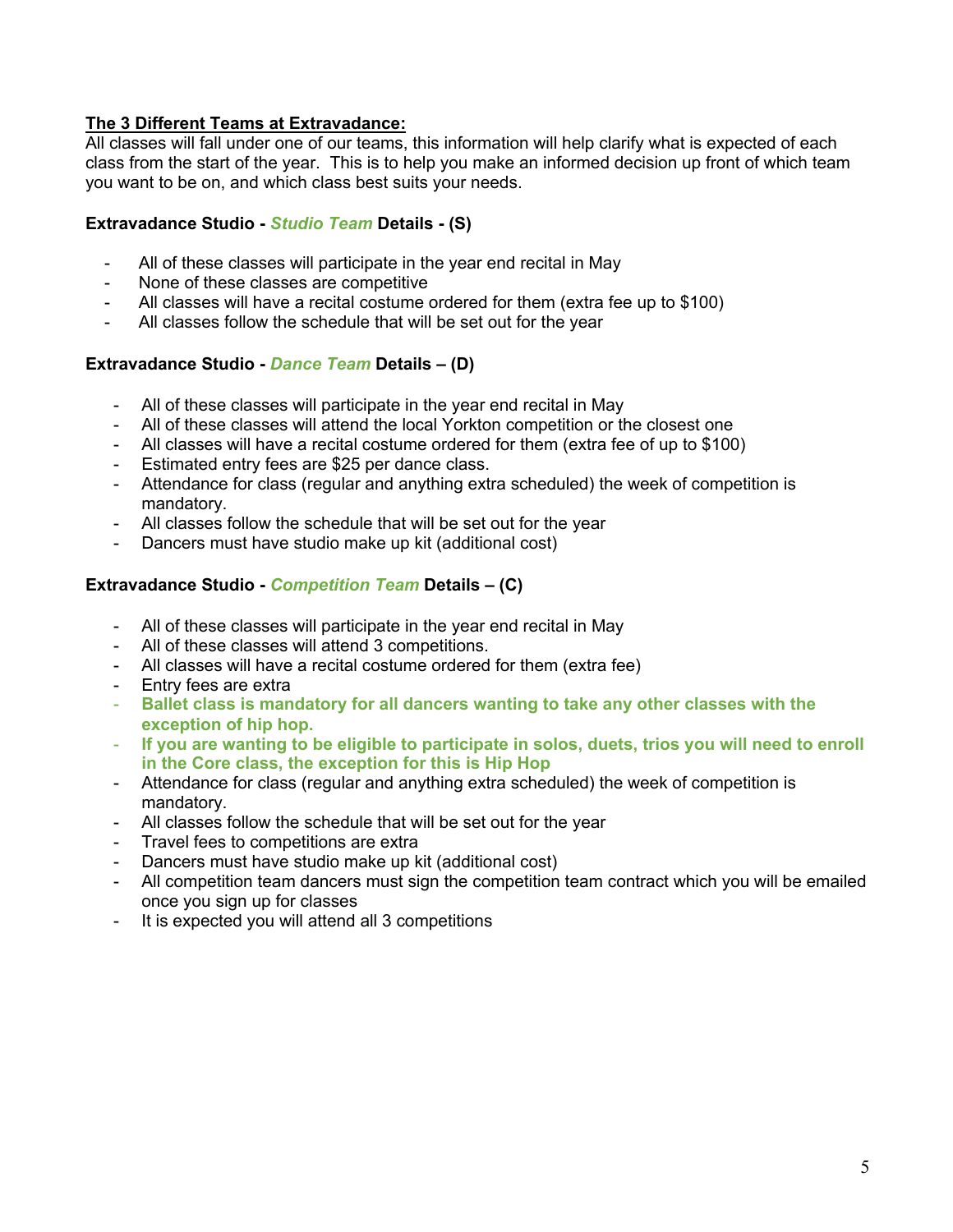#### **Student Classes Offered:** *Y= Yorkton, C= Canora, P= Preeceville*

**Acro-** Acro dance is a style of dance that combines classical dance technique with precision acrobatic elements. It is defined by its athletic character, its unique choreography, which seamlessly blends dance and acrobatics, and its use of acrobatics in a dance context. This is not the same as a gymnastics program. *Y, C, P*

*\*NEW Acro Requirements Level 3-4 must take an additional Jazz or Ballet class Level 5-6 must take Core and a Jazz or Ballet Class*

**Ballet and Pointe (include Pre & Primary Ballet) -** An artistic dance form performed to music using precise and highly formalized set steps and gestures. Classical ballet is characterized by light, graceful, fluid movements and in advanced dancers with the use of pointe shoes. *Y, C, P*

**Boys Crew –** \***NEW**\* A boys only Hip-Hop class, high energy, and lots of fun! *Y*

**Contemporary-** Contemporary dance is a style of expressive dance that combines elements of several dance genres including modern, jazz, lyrical and classical ballet. Contemporary dancers strive to connect the mind and the body through fluid dance movements. *Y*

**Core** - A class that focuses on dancer's strength, technique, and flexibility. This class is beneficial to all dancers who take it. *Y, C and virtually* 

**Creative Dance –** A continuation of introducing our dancers to music and the different movement they can make, working and developing their natural motor skills. *Y, C, P*

**Hip Hop-** This refers to street dance styles that have evolved as part of hip-hop culture. It includes a wide range of styles primarily breaking, locking, and popping. *Y, C, P*

**Jazz-** This type of dancing is energetic and fun, consisting of unique moves, footwork, jumps and turns.

**Lyrical-** Is a style of dance created by merging ballet and jazz technique and performing to the lyrics that inspire movements that express strong emotions. Dancers need to be in ballet and/or jazz.

**Musical Theatre –** A combination of singing and dancing as well as learning basic character development and acting skills.

**Off Ice –** \***NEW**\* (8 week session) – Core, balance, stretching and cardio for athletes looking to enhance their physical training.

**Pointe** – By invitation only *Y, C*

**Pom -** \***NEW\*** Incorporates the use of Pom motions that are sharp, clean and precise while allowing to be combined with Jazz movements. Emphasis is placed on group synchronization, uniformity & spacing. *Y*

**Tap -** A dance performed wearing shoes fitted with metal taps, dancers learn different steps and movements with rhythmical tapping of the toes and heels. *Y, C, P*

**Tiny 2's/Tiny Dance –** An intro to dance for our youngest dancers, learn how to move with music while creating and understand imagery. *Y, C, P*

**Tumble Tots- \*NEW**\* - An intro to Acro for our 3 and 4 year old's, learn to roll and bend, tumble and crawl! *Y*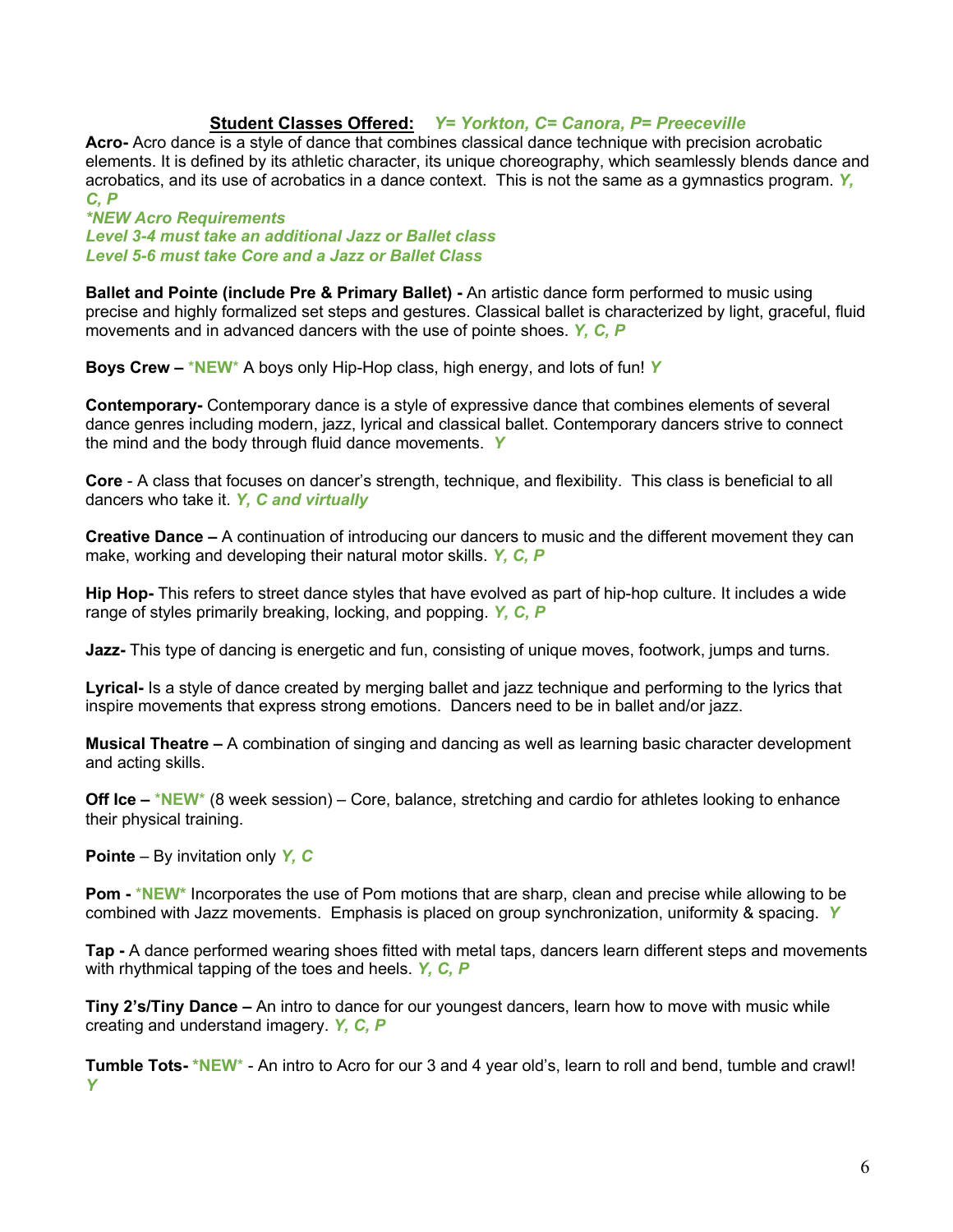| <b>Ballet</b>   |                                                                                    |                                                                    |  |  |
|-----------------|------------------------------------------------------------------------------------|--------------------------------------------------------------------|--|--|
| Hair            | All dancers should have hair securely pulled into a bun, bangs secured out of face |                                                                    |  |  |
| <b>Shoes</b>    | All Dancers from Tiny 2s up to Grade 4 Ballet require Pink BLOCH leather shoes.    |                                                                    |  |  |
|                 |                                                                                    | All Dancers in Inter Ballet and Up require Pink BLOCH Canvas shoes |  |  |
| <b>Tights</b>   | All dancers require Rose Pink Tights                                               |                                                                    |  |  |
| <b>Bodysuit</b> | Tiny 2's, Tiny Dance & Creative Dance                                              | Whatever Style and color they choose                               |  |  |
|                 | Pre Primary & Primary                                                              | Mondor #3535 in True Pink                                          |  |  |
|                 | Grade 1 & Grade 1/2                                                                | Mondor #3535 in Lilac                                              |  |  |
|                 | Grade 2, 3 & 4                                                                     | Mondor #3546 in True Purple                                        |  |  |
|                 | Inter & Senior Ballet                                                              | Mondor #3505 in Black                                              |  |  |
|                 | <b>Studio &amp; Teen Ballet</b>                                                    | Whatever Style and color they choose                               |  |  |
| <b>Skirt</b>    | Tiny 2's, Tiny Dance & Creative Dance                                              | Whatever Style and color they choose                               |  |  |
|                 | Pre Primary & Primary                                                              | Mondor #16207 in True Pink                                         |  |  |
|                 | Grade 1 & Grade 1/2                                                                | Mondor #16207 in Lilac                                             |  |  |
|                 | Grade 2 Ballet and Up                                                              | No Skirt                                                           |  |  |
| Jazz            |                                                                                    |                                                                    |  |  |
| Hair            | All dancers should have hair and bangs securely pulled back                        |                                                                    |  |  |
| <b>Shoes</b>    | All Dancers from require Tan BLOCH Jazz Shoes                                      |                                                                    |  |  |
| <b>Tights</b>   | All dancers require Suntan Tights                                                  |                                                                    |  |  |
| <b>Bodysuit</b> | Combo<br>Mondor #3546 in True Purple                                               |                                                                    |  |  |
|                 | Junior 1-3                                                                         | Mondor #3546 in True Purple                                        |  |  |
|                 | Pre Inter 1-3                                                                      | Mondor #3505 in Black                                              |  |  |
|                 | Inter & Senior                                                                     | Mondor #3505 in Black                                              |  |  |
| <b>Shorts</b>   | Combo                                                                              | Whatever Style and color they choose                               |  |  |
|                 | Junior 1-3                                                                         | Whatever Style and color they choose                               |  |  |
|                 | Pre Inter 1 and Up<br>Black any style                                              |                                                                    |  |  |
| Acro            |                                                                                    |                                                                    |  |  |
| Hair            | All dancers should have hair and bangs securely pulled back                        |                                                                    |  |  |
| <b>Shoes</b>    | All Dancers require bare feet                                                      |                                                                    |  |  |
| <b>Tights</b>   | All dancers require Suntan footless or capris Tights                               |                                                                    |  |  |
| <b>Bodysuit</b> | <b>Tumble Tots</b>                                                                 | Whatever Style and color they choose                               |  |  |
|                 | Beginner, Level 1&2                                                                | Mondor #3546 in True Purple                                        |  |  |
|                 | Level 3 and Higher                                                                 | Mondor #3505 in Black                                              |  |  |
| <b>Shorts</b>   | All Levels                                                                         | Whatever Style they choose                                         |  |  |

# **Girls Dresscode**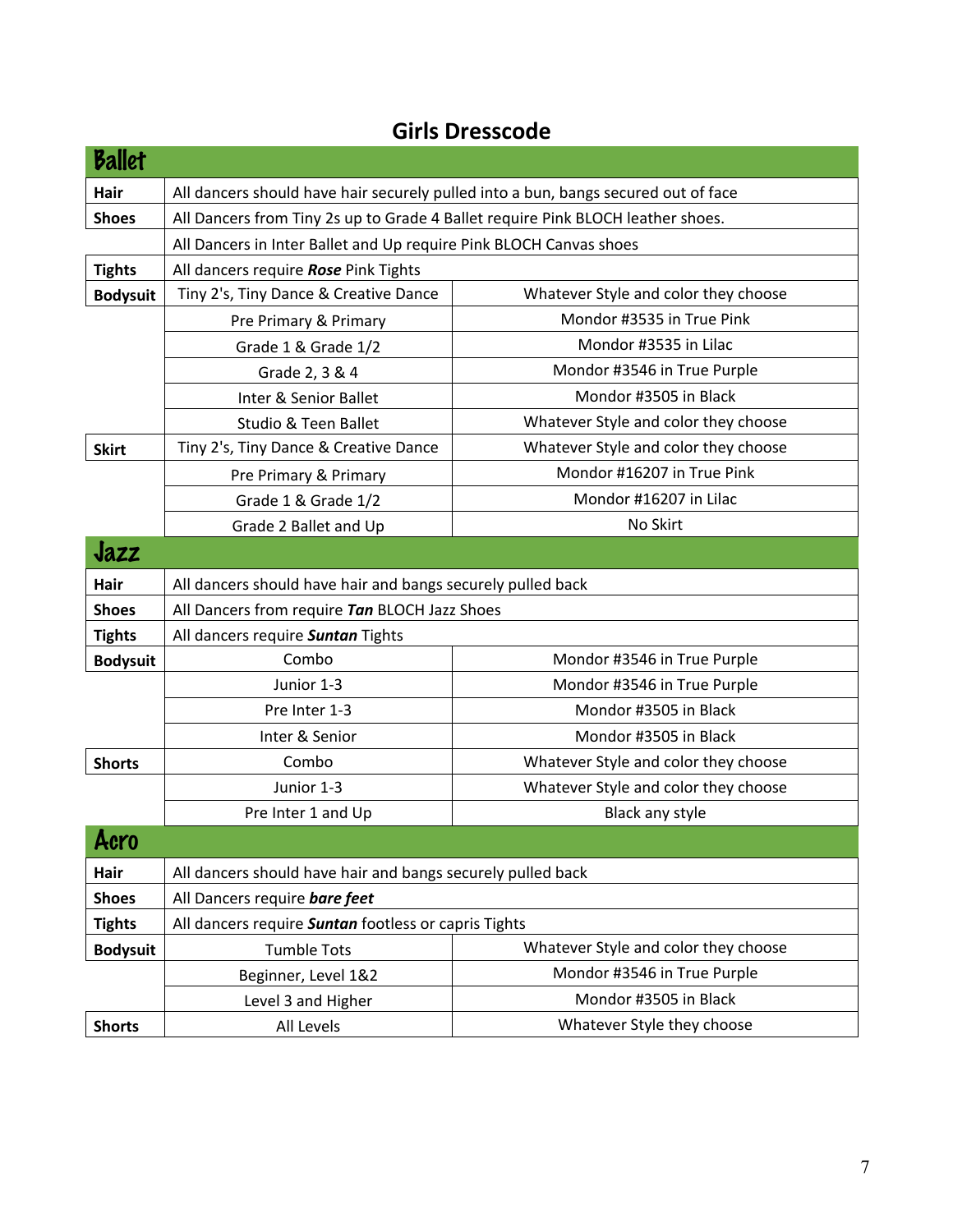| Tap             |                                                             |                                                                                |  |
|-----------------|-------------------------------------------------------------|--------------------------------------------------------------------------------|--|
| Hair            | All dancers should have hair and bangs securely pulled back |                                                                                |  |
| <b>Tights</b>   | All dancers require Suntan Tights                           |                                                                                |  |
| <b>Shoes</b>    | Combo                                                       | Capezio Tan Mary Janes                                                         |  |
|                 | Junior 1-2                                                  |                                                                                |  |
|                 | 3 Jazz                                                      |                                                                                |  |
|                 | Inter & Senior Jazz                                         |                                                                                |  |
| <b>Bodysuit</b> | Combo                                                       | Mondor #3546 in True Purple                                                    |  |
|                 | Junior 1-3 Jazz                                             | Mondor #3546 in True Purple                                                    |  |
|                 | Pre Inter 1-3 Jazz                                          | Mondor #3505 in Black                                                          |  |
|                 | Inter & Senior Jazz                                         | Mondor #3505 in Black                                                          |  |
| <b>Shorts</b>   | Combo                                                       | Whatever Style and color they choose                                           |  |
|                 | Junior 1-3 Jazz                                             | Whatever Style and color they choose                                           |  |
|                 | Pre Inter 1 Jazz and Up                                     | Black any style                                                                |  |
| Lyrical         |                                                             |                                                                                |  |
| Hair            | All dancers should have hair and bangs securely pulled back |                                                                                |  |
| <b>Shoes</b>    | All Dancers from require Tan BLOCH Jazz Shoes               |                                                                                |  |
| <b>Tights</b>   | All dancers require Suntan Tights                           |                                                                                |  |
| <b>Bodysuit</b> | <b>All Levels</b>                                           | Any style or color                                                             |  |
| <b>Shorts</b>   | All Levels                                                  | Any style or color                                                             |  |
|                 |                                                             | *Dancers will also be allowed to wear leggings, crop tops or fitted dance tops |  |
| Contemporary    |                                                             |                                                                                |  |
| Hair            | All dancers should have hair and bangs securely pulled back |                                                                                |  |
| <b>Shoes</b>    | Capezio Extend Socks AND Capezio Hanami Pirouette           |                                                                                |  |
| <b>Tights</b>   | All dancers require Suntan footless or capris Tights        |                                                                                |  |
| <b>Bodysuit</b> | All Levels                                                  | Any style or color                                                             |  |
| <b>Shorts</b>   | All Levels                                                  | Any style or color                                                             |  |
|                 |                                                             | *Dancers will also be allowed to wear leggings, crop tops or fitted dance tops |  |
|                 | <b>Musical Theatre</b>                                      |                                                                                |  |
| Hair            | All dancers should have hair and bangs securely pulled back |                                                                                |  |
| <b>Shoes</b>    | All Dancers from require Tan BLOCH Jazz Shoes               |                                                                                |  |
| <b>Tights</b>   | All dancers require Suntan Tights                           |                                                                                |  |
| <b>Apparel</b>  | All Levels                                                  | Fitted Dance apparel or bodysuit                                               |  |
| Hip Hop         |                                                             |                                                                                |  |
| Hair            | All dancers should have hair and bangs securely pulled back |                                                                                |  |